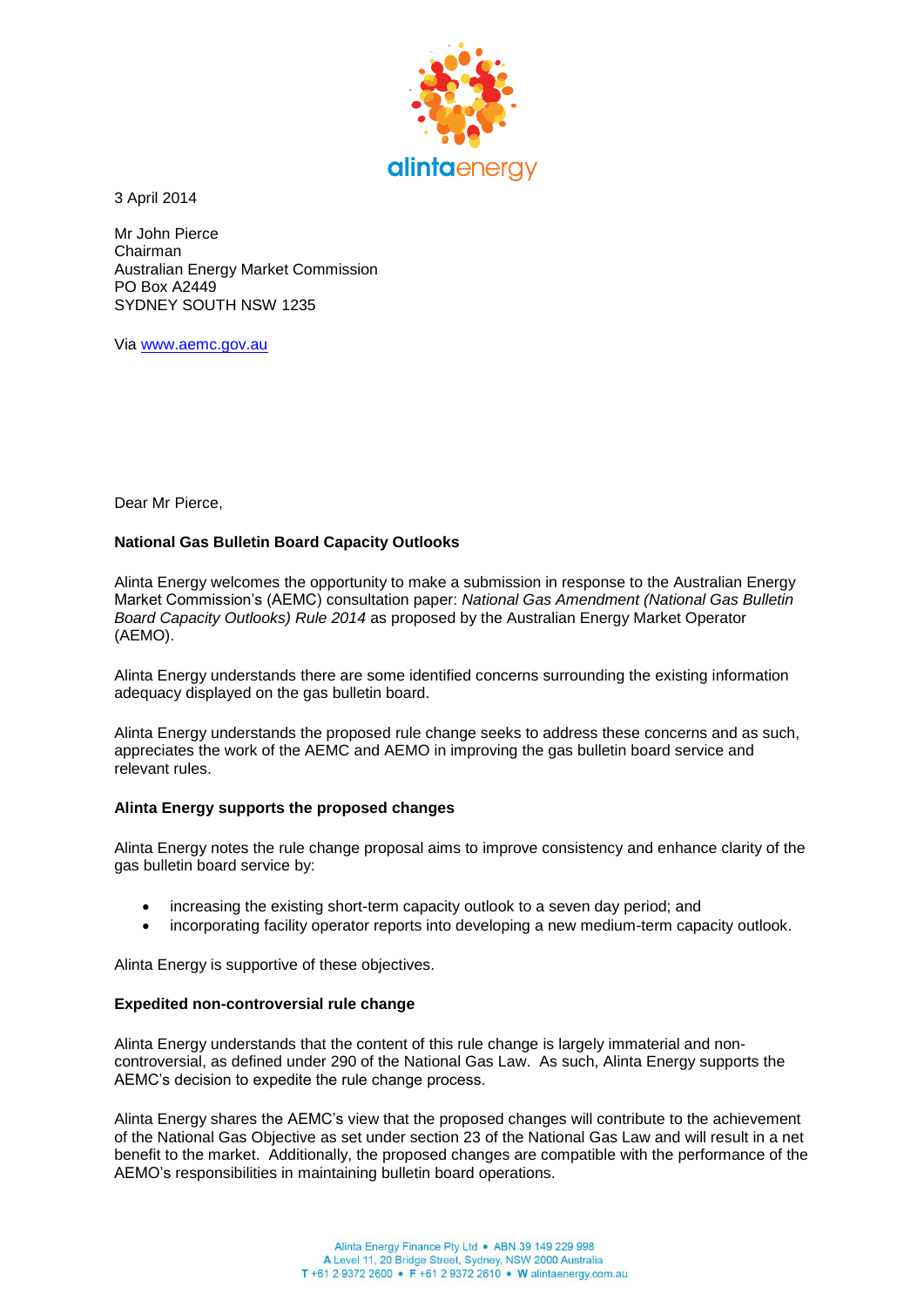

Alinta Energy does not expect these minor rule changes to significantly alter market incentives or behaviour when participating in gas markets.

## **Information provision and transparency**

Alinta Energy understands the objective of the gas bulletin board is to efficiently facilitate gas trading and capacity utilisation across national pipeline systems by providing reliable market information to any interested party. Given improving gas market transparency is a prerequisite to efficiently priced markets, improving the quality of information provided to interested parties is an objective supported by Alinta Energy.

Alinta Energy understands the bulletin board does not currently publish medium term capacity outlooks, making it hard for participants to coordinate future operations. As such, extending the capacity outlook to seven days as well as incorporating facility operator reports will improve information participants can draw upon in making commercial decisions.

Additionally, this would help alleviate concerns associated with information asymmetry, whereby some participants may have possession of information not yet available in the market place, including information about available capacity or maintenance outage schedules.

In terms of format, Alinta Energy suggests it would be beneficial if any additionally data sets were published in a standardised spread sheet format consistent with existing practice, for ease of interpretation and use in reports.

To summarise, Alinta Energy welcomes the proposed reforms and the enhanced clarity and transparency these changes will deliver to the gas bulletin board.

## **Efficient allocation of costs**

Alinta Energy notes the rule change has been designed as a low cost method of improving the provision of information on the gas bulletin board.

The consultation paper has identified two costs associated within the rule change affecting both AEMO and pipeline facility operators. These costs are one off establishment costs; and on-going compliance costs.

In relation to these costs, it is Alinta Energy's view that whilst small establishment costs will be required for AEMO and facility operators systems, such changes will not dramatically deviate from existing practise, and as such are thought to be minor.

Additionally on-going compliance costs such as updating information forecasts periodically and distributing information to a larger group of interested parties is thought to be smaller than the market benefits that additional transparency will achieve.

Further, the consultation paper has not identified any additional inefficient costs, externalities on other market participants or network/system security issues.

Therefore, Alinta Energy is of the view the costs of extracting, providing and publishing additional data on the bulletin board is thought to be minimal and is outweighed by the corresponding market benefits. The identified costs should not act as a barrier to the proposed changes as there is a net market benefit from the proposed rule change in its current form.

Alinta Energy suggests further information about associated implementation costs is best recovered through individual consultation with affected pipeline facility operators.